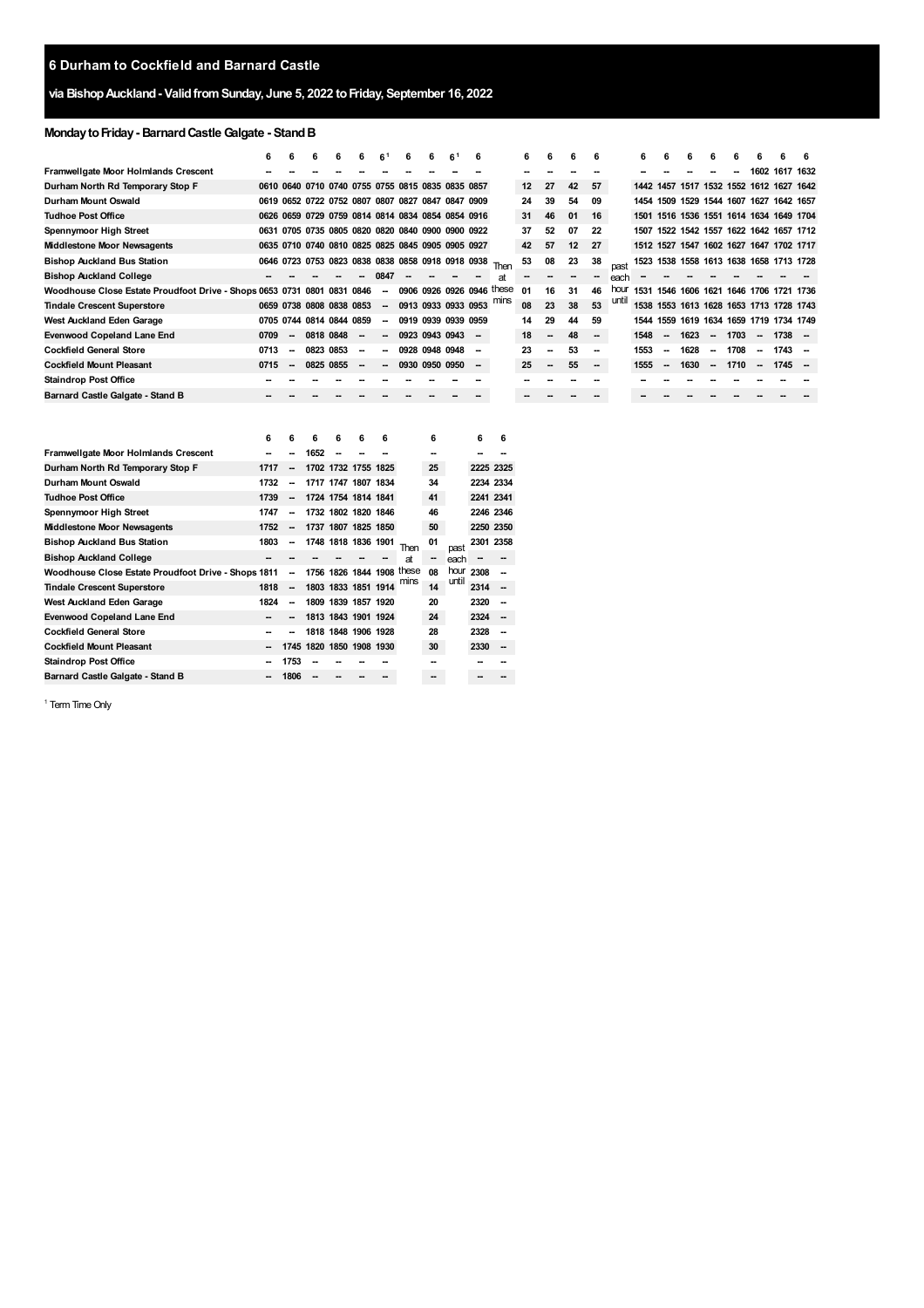## **Monday to Friday - Staindrop Post Office**

|                                                                                                                                 | 6    | 6                                  | 6                        | 6                             | 6                   | 6                        | 6         | 6                        | 6    | 6                        | 6                        | 6    | 6                                  | 61 | 6                                                                               |             | 6  | 6  | 6  | 6  |              | 6    | 6              | 6      |
|---------------------------------------------------------------------------------------------------------------------------------|------|------------------------------------|--------------------------|-------------------------------|---------------------|--------------------------|-----------|--------------------------|------|--------------------------|--------------------------|------|------------------------------------|----|---------------------------------------------------------------------------------|-------------|----|----|----|----|--------------|------|----------------|--------|
| West Auckland Eden Garage                                                                                                       | 0530 |                                    | 0630                     | 0647                          |                     | 0717                     |           |                          | 0747 | --                       | 0822                     | --   | 0902 0902                          |    |                                                                                 |             | 32 |    | 02 | -- |              | 1402 |                | 1432   |
| <b>Cockfield Mount Pleasant</b>                                                                                                 |      |                                    |                          |                               | 0651                | --                       | 0721 0751 |                          | --   | 0751                     | $\overline{\phantom{a}}$ | 0831 |                                    |    | 0906                                                                            |             |    | 36 | -- | 06 |              |      | 1406           | $\sim$ |
| Cockfield General Store                                                                                                         |      |                                    |                          |                               | 0653                | -                        | 0723      |                          |      | 0753                     | --                       | 0833 |                                    |    | 0908                                                                            |             |    | 38 |    | 08 |              |      | 1408           | $\sim$ |
| Evenwood Copeland Lane End                                                                                                      |      |                                    |                          |                               | 0658                | --                       | 0728      |                          | -    | 0758                     | --                       | 0838 |                                    | -- | 0913                                                                            |             |    | 43 | -- | 13 |              |      | 1413           | - -    |
| West Auckland Copeland Rd-Robson Rd                                                                                             |      |                                    |                          |                               | 0702                | $\overline{\phantom{a}}$ | 0732      |                          |      | 0802                     |                          | 0842 |                                    |    | 0917                                                                            |             |    | 47 |    | 17 |              | --   | 1417           |        |
| <b>Tindale Crescent Superstore</b>                                                                                              | 0537 | --                                 | 0637                     |                               | 0655 0710 0725 0740 |                          |           | --                       |      |                          |                          |      | 0755 0810 0830 0850 0910 0910 0925 |    |                                                                                 |             | 40 | 55 | 10 | 25 |              |      | 1410 1425 1440 |        |
| Woodhouse Close Estate Proudfoot Dr - Walker Dr 0541                                                                            |      | $\sim$                             |                          | 0641 0700 0715 0730 0745      |                     |                          |           |                          |      |                          |                          |      | 0800 0815 0835 0855 0915 0915 0930 |    |                                                                                 |             | 45 | 00 | 15 | 30 |              |      | 1415 1430 1445 |        |
| Bishop Auckland Bus Station                                                                                                     |      | 0552 0622 0652 0712 0727 0742 0757 |                          |                               |                     |                          |           |                          |      |                          |                          |      |                                    |    | 0812 0832 0852 0912 0927 0927 0942                                              | <b>Then</b> | 57 | 12 | 27 | 42 | past         |      | 1427 1442 1457 |        |
| Middlestone Moor Newsagents                                                                                                     |      | 0600 0630 0700 0720 0735 0750 0805 |                          |                               |                     |                          |           | $\sim$                   |      |                          |                          |      | 0820 0840 0900 0920 0935 0935 0950 |    |                                                                                 | at<br>these | 05 | 20 | 35 | 50 | each<br>hour |      | 1435 1450 1505 |        |
| Spennymoor High Street                                                                                                          |      | 0605 0635 0705 0726 0741 0756 0811 |                          |                               |                     |                          |           | $\overline{\phantom{a}}$ |      |                          |                          |      | 0826 0846 0906 0926 0941 0941 0956 |    |                                                                                 | mins        | 11 | 26 | 41 | 56 | until        |      | 1441 1456 1511 |        |
| Tudhoe Post Office                                                                                                              |      | 0610 0640 0710 0732 0747 0802 0817 |                          |                               |                     |                          |           |                          |      |                          |                          |      | 0832 0852 0912 0932 0947 0947 1002 |    |                                                                                 |             | 17 | 32 | 47 | 02 |              |      | 1447 1502 1517 |        |
| Durham Mount Oswald                                                                                                             | 0617 |                                    |                          | 0647 0717 0739 0754 0809 0824 |                     |                          |           | --                       |      |                          |                          |      | 0839 0859 0919 0939 0954 0954 1009 |    |                                                                                 |             | 24 | 39 | 54 | 09 |              |      | 1454 1509 1524 |        |
| Durham North Rd Temporary Stop C                                                                                                |      |                                    |                          |                               | 0810 0825           |                          |           |                          |      |                          |                          |      |                                    |    |                                                                                 |             |    |    |    | -- |              |      |                |        |
| Framwellgate Moor Holmlands Crescent                                                                                            |      |                                    |                          |                               | 0816                | 0831                     |           |                          |      |                          |                          |      |                                    |    |                                                                                 |             |    |    |    | -- |              |      |                |        |
| Durham North Rd Temporary Stop F                                                                                                | 0626 | 0656                               | 0726                     | 0750                          |                     |                          | 0840      | --                       | 0855 |                          |                          |      | 0913 0930 0950 1005 1005 1020      |    |                                                                                 |             | 35 | 50 | 05 | 20 |              | 1505 | 1520           | 1535   |
| Barnard Castle Galgate - Commercial Hotel                                                                                       |      |                                    |                          |                               |                     |                          |           | 0730                     |      |                          |                          |      |                                    |    |                                                                                 |             |    |    |    |    |              |      |                |        |
| <b>Staindrop Post Office</b>                                                                                                    |      |                                    |                          |                               |                     |                          |           | 0743                     |      |                          |                          |      |                                    |    |                                                                                 |             |    |    |    |    |              |      |                |        |
|                                                                                                                                 | 6    | 6                                  |                          |                               |                     |                          |           |                          |      |                          |                          |      | 6                                  | 6  | 6                                                                               | 6           |    |    |    |    |              |      |                |        |
| West Auckland Eden Garage                                                                                                       |      | 1502                               | $\overline{\phantom{a}}$ | 1532                          | $\sim$              | 1602                     | $\sim$    | 1637                     |      | 1722                     |                          |      |                                    |    |                                                                                 |             |    |    |    |    |              |      |                |        |
| Cockfield Mount Pleasant                                                                                                        | 1436 |                                    | 1506                     |                               | 1536                | $\overline{\phantom{a}}$ | 1606      | $\overline{\phantom{a}}$ | 1646 | $\overline{\phantom{a}}$ |                          |      |                                    |    | 1735 1835 1935 2035 2135 2235                                                   |             |    |    |    |    |              |      |                |        |
| Cockfield General Store                                                                                                         | 1438 |                                    | 1508                     | -                             | 1538                | --                       | 1608      | -                        | 1648 | $\overline{\phantom{a}}$ |                          |      |                                    |    | 1737 1837 1937 2037 2137 2237                                                   |             |    |    |    |    |              |      |                |        |
| Evenwood Copeland Lane End                                                                                                      | 1443 | $\overline{\phantom{a}}$           | 1513                     | $\overline{\phantom{a}}$      | 1543                | $\sim$                   | 1613      | $\overline{\phantom{a}}$ | 1653 | $\sim$                   |                          |      |                                    |    | 1741 1841 1941 2041 2141 2241                                                   |             |    |    |    |    |              |      |                |        |
| West Auckland Copeland Rd-Robson Rd                                                                                             | 1447 | $\overline{\phantom{a}}$           | 1517                     | $\overline{\phantom{a}}$      | 1547                | $\overline{\phantom{a}}$ | 1617      | $\overline{\phantom{a}}$ | 1657 | $\overline{\phantom{a}}$ |                          |      |                                    |    | 1745 1845 1945 2045 2145 2245                                                   |             |    |    |    |    |              |      |                |        |
| Tindale Crescent Superstore                                                                                                     |      |                                    |                          |                               |                     |                          |           |                          |      |                          |                          |      |                                    |    | 1455 1510 1525 1540 1555 1610 1625 1645 1705 1730 1752 1852 1952 2052 2152 2252 |             |    |    |    |    |              |      |                |        |
| Woodhouse Close Estate Proudfoot Dr - Walker Dr 1500 1515 1530 1545 1600 1615 1630 1650 1710 1735 1756 1856 1956 2056 2156 2256 |      |                                    |                          |                               |                     |                          |           |                          |      |                          |                          |      |                                    |    |                                                                                 |             |    |    |    |    |              |      |                |        |
| Bishop Auckland Bus Station                                                                                                     |      |                                    |                          |                               |                     |                          |           |                          |      |                          |                          |      |                                    |    | 1512 1527 1542 1557 1612 1627 1642 1702 1722 1747 1807 1907 2007 2107 2207 2307 |             |    |    |    |    |              |      |                |        |
| Middlestone Moor Newsagents                                                                                                     |      |                                    |                          |                               |                     |                          |           |                          |      |                          |                          |      |                                    |    | 1520 1535 1550 1605 1620 1635 1650 1710 1730 1755 1815 1915 2015 2115 2215 2315 |             |    |    |    |    |              |      |                |        |
| Spennymoor High Street                                                                                                          |      |                                    |                          |                               |                     |                          |           |                          |      |                          |                          |      |                                    |    | 1526 1541 1556 1611 1626 1641 1656 1716 1736 1801 1820 1920 2020 2120 2220 2320 |             |    |    |    |    |              |      |                |        |
| <b>Tudhoe Post Office</b>                                                                                                       |      |                                    |                          |                               |                     |                          |           |                          |      |                          |                          |      |                                    |    | 1532 1547 1602 1617 1632 1647 1702 1722 1742 1807 1825 1925 2025 2125 2225 2325 |             |    |    |    |    |              |      |                |        |
| Durham Mount Oswald                                                                                                             |      |                                    |                          |                               |                     |                          |           |                          |      |                          |                          |      |                                    |    | 1539 1554 1609 1624 1639 1654 1709 1729 1749 1814 1832 1932 2032 2132 2232 2332 |             |    |    |    |    |              |      |                |        |
| Durham North Rd Temporary Stop C                                                                                                |      | 1550 1605 1623 1638                |                          |                               |                     |                          |           |                          |      |                          |                          |      |                                    |    |                                                                                 |             |    |    |    |    |              |      |                |        |
| Framwellgate Moor Holmlands Crescent                                                                                            | 1558 |                                    | 1613 1631 1646           |                               |                     |                          |           |                          |      |                          |                          |      |                                    |    |                                                                                 |             |    |    |    |    |              |      |                |        |
| Durham North Rd Temporary Stop F                                                                                                |      |                                    |                          |                               |                     |                          |           |                          |      |                          |                          |      |                                    |    | 1653 1708 1723 1743 1800 1825 1841 1941 2041 2141 2241 2341                     |             |    |    |    |    |              |      |                |        |
| Barnard Castle Galgate - Commercial Hotel                                                                                       |      |                                    |                          |                               |                     |                          |           |                          |      |                          |                          |      |                                    |    |                                                                                 |             |    |    |    |    |              |      |                |        |
| Staindrop Post Office                                                                                                           |      |                                    |                          |                               |                     |                          |           |                          |      |                          |                          |      |                                    |    |                                                                                 |             |    |    |    |    |              |      |                |        |

<sup>1</sup> Term Time Only

## **Saturday- CockfieldMount Pleasant**

|                                                                          | 6 | 6                   | 6 | 6 |      | 6      | 6  | 6                        | 6  |       | 6                        | 6              | 6 |                      | 6  |       | 6         | 6      |
|--------------------------------------------------------------------------|---|---------------------|---|---|------|--------|----|--------------------------|----|-------|--------------------------|----------------|---|----------------------|----|-------|-----------|--------|
| Durham North Rd Temporary Stop F                                         |   | 0625 0725 0825 0842 |   |   |      | 57     | 12 | 27                       | 42 |       |                          | 1727 1742 1825 |   |                      | 25 |       | 2225 2325 |        |
| Durham Mount Oswald                                                      |   | 0634 0734 0834 0854 |   |   |      | 09     | 24 | 39                       | 54 |       |                          | 1739 1754 1834 |   |                      | 34 |       | 2234 2334 |        |
| <b>Tudhoe Post Office</b>                                                |   | 0641 0741 0841 0901 |   |   |      | 16     | 31 | 46                       | 01 |       |                          | 1746 1801 1841 |   |                      | 41 |       | 2241 2341 |        |
| Spennymoor High Street                                                   |   | 0646 0746 0846 0907 |   |   |      | 22     | 37 | 52                       | 07 |       |                          | 1752 1807 1846 |   |                      | 46 |       | 2246 2346 |        |
| <b>Middlestone Moor Newsagents</b>                                       |   | 0650 0750 0850 0912 |   |   | Then | 27     | 42 | 57                       | 12 | past  |                          | 1757 1812 1850 |   | Then                 | 50 | past  | 2250 2350 |        |
| <b>Bishop Auckland Bus Station</b>                                       |   | 0701 0801 0901 0923 |   |   | at   | 38     | 53 | 08                       | 23 | each  |                          | 1808 1823 1901 |   | at                   | 01 | each  | 2301 2358 |        |
| Woodhouse Close Estate Proudfoot Drive - Shops 0708 0808 0908 0931 these |   |                     |   |   |      | 46     | 01 | 16                       | 31 | hour  |                          |                |   | 1816 1831 1908 these | 08 | hour  | 2308      |        |
| <b>Tindale Crescent Superstore</b>                                       |   | 0714 0814 0914 0938 |   |   | mins | 53     | 08 | 23                       | 38 | until |                          |                |   | 1823 1838 1914 mins  | 14 | until | $2314 -$  |        |
| West Auckland Eden Garage                                                |   | 0720 0820 0920 0944 |   |   |      | 59     | 14 | 29                       | 44 |       |                          | 1829 1844 1920 |   |                      | 20 |       | 2320      | --     |
| <b>Evenwood Copeland Lane End</b>                                        |   | 0724 0824 0924 0948 |   |   |      | -      | 18 | $\overline{\phantom{a}}$ | 48 |       | --                       | 1848 1924      |   |                      | 24 |       | 2324      | --     |
| <b>Cockfield General Store</b>                                           |   | 0728 0828 0928 0953 |   |   |      | $\sim$ | 23 | -                        | 53 |       | --                       | 1853 1928      |   |                      | 28 |       | 2328      | $\sim$ |
| <b>Cockfield Mount Pleasant</b>                                          |   | 0730 0830 0930 0955 |   |   |      |        | 25 | --                       | 55 |       | $\overline{\phantom{a}}$ | 1855 1930      |   |                      | 30 |       | 2330      | --     |

# Saturday - Durham North Rd Temporary Stop F

|                                                 | 6                        | 6                   | 6 | 6              | 6                             | 6                                  |             | 6  | 6                        | 6  | 6                        |              | 6                        | 6                        | 6                        | 6                        | 6                             |             | 6  |              | 6         | 6 |
|-------------------------------------------------|--------------------------|---------------------|---|----------------|-------------------------------|------------------------------------|-------------|----|--------------------------|----|--------------------------|--------------|--------------------------|--------------------------|--------------------------|--------------------------|-------------------------------|-------------|----|--------------|-----------|---|
| <b>Cockfield Mount Pleasant</b>                 |                          |                     |   |                | 0705 0735 0805                | --                                 |             | 36 | $\sim$                   | 06 | --                       |              | 1606                     | -                        | 1636                     | $\overline{\phantom{a}}$ | 1735                          |             | 35 |              | 2135 2235 |   |
| <b>Cockfield General Store</b>                  |                          |                     |   | 0707 0737 0807 |                               | --                                 |             | 38 | -                        | 08 | $\overline{\phantom{a}}$ |              | 1608                     | --                       | 1638                     | $\overline{\phantom{a}}$ | 1737                          |             | 37 |              | 2137 2237 |   |
| <b>Evenwood Copeland Lane End</b>               |                          |                     |   |                | 0711 0741 0811                | --                                 |             | 43 | --                       | 13 | $\overline{\phantom{a}}$ |              | 1613                     | $\overline{\phantom{a}}$ | 1643                     | $\overline{\phantom{a}}$ | 1741                          |             | 41 |              | 2141 2241 |   |
| West Auckland Copeland Rd-Robson Rd             |                          |                     |   |                | 0715 0745 0815                | --                                 |             | 47 | $\overline{\phantom{a}}$ | 17 | $\overline{\phantom{a}}$ |              | 1617                     | $\overline{\phantom{a}}$ | 1647                     | $\overline{\phantom{a}}$ | 1745                          |             | 45 |              | 2145 2245 |   |
| West Auckland Eden Garage                       |                          | 0645                |   |                |                               | 0832                               |             |    | 02                       | -  | 32                       |              |                          | 1632                     | $\overline{\phantom{a}}$ | 1702                     | $\overline{\phantom{a}}$      |             |    |              |           |   |
| <b>Tindale Crescent Superstore</b>              | $\overline{\phantom{a}}$ |                     |   |                | 0652 0722 0752 0822 0840      |                                    | <b>Then</b> | 55 | 10                       | 25 | 40                       | past         | 1625 1640 1655 1710 1752 |                          |                          |                          |                               | <b>Then</b> | 52 | past         | 2152 2252 |   |
| Woodhouse Close Estate Proudfoot Dr - Walker Dr | $\overline{\phantom{a}}$ |                     |   |                |                               | 0656 0726 0756 0826 0845           | at<br>these | 00 | 15                       | 30 | 45                       | each<br>hour |                          |                          |                          |                          | 1630 1645 1700 1715 1756      | at<br>these | 56 | each<br>hour | 2156 2256 |   |
| <b>Bishop Auckland Bus Station</b>              |                          |                     |   |                |                               | 0607 0707 0737 0807 0837 0857 mins |             | 12 | 27                       | 42 | 57                       | until        |                          |                          |                          |                          | 1642 1657 1712 1727 1807 mins |             | 07 | until        | 2207 2307 |   |
| <b>Middlestone Moor Newsagents</b>              |                          |                     |   |                | 0615 0715 0745 0815 0845 0905 |                                    |             | 20 | 35                       | 50 | 05                       |              |                          |                          | 1650 1705 1720 1735 1815 |                          |                               |             | 15 |              | 2215 2315 |   |
| Spennymoor High Street                          |                          |                     |   |                | 0620 0720 0750 0820 0850 0911 |                                    |             | 26 | 41                       | 56 | 11                       |              | 1656 1711 1726 1741 1820 |                          |                          |                          |                               |             | 20 |              | 2220 2320 |   |
| <b>Tudhoe Post Office</b>                       |                          |                     |   |                | 0625 0725 0755 0825 0855 0917 |                                    |             | 32 | 47                       | 02 | 17                       |              |                          |                          | 1702 1717 1732 1747 1825 |                          |                               |             | 25 |              | 2225 2325 |   |
| <b>Durham Mount Oswald</b>                      |                          |                     |   |                | 0632 0732 0802 0832 0902 0924 |                                    |             | 39 | 54                       | 09 | 24                       |              | 1709 1724 1739 1754 1832 |                          |                          |                          |                               |             | 32 |              | 2232 2332 |   |
| Durham North Rd Temporary Stop F                |                          | 0641 0741 0811 0841 |   |                | 0911 0935                     |                                    |             | 50 | 05                       | 20 | 35                       |              |                          |                          | 1720 1735 1750 1805 1841 |                          |                               |             | 41 |              | 2241 2341 |   |